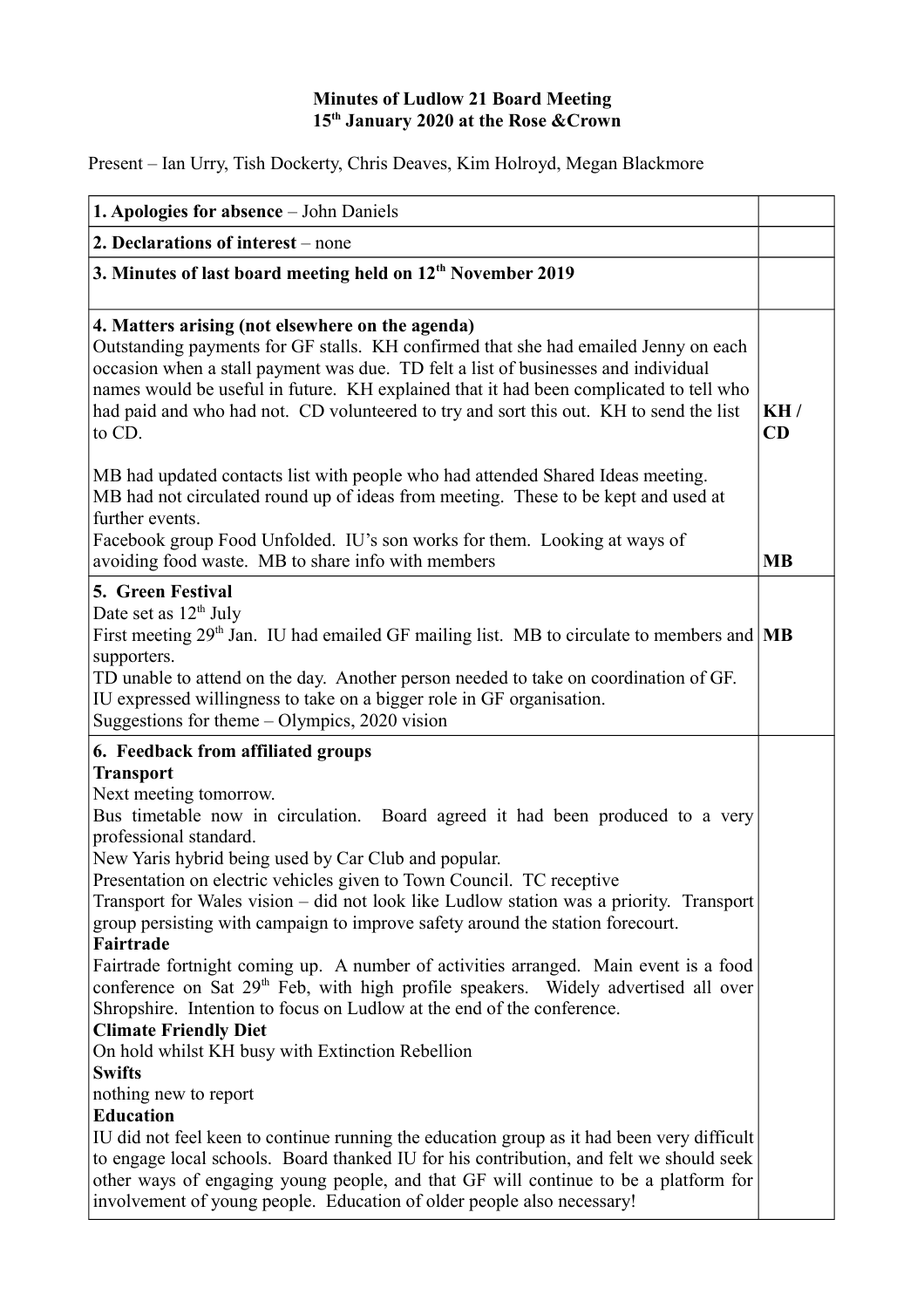| <b>Incredible Edible</b><br>Pocket Park funding application did not go ahead as the space chosen turned out not to<br>be suitable according to Shropshire Council. Group continuing to look for spaces in<br>Ludlow to 're-wild'.<br>Meeting bi-monthly, first Monday of every other month.<br>Seed swap and potato day to be held on 15 <sup>th</sup> Feb.<br>Still looking at installing signage for plants which have been planted around town.<br><b>Energy</b><br>CD continued involvement with Neen Sollars hydro.<br>Planning application for Upper Galdeford development of old supermarket site is in.<br>CD noted that there is no mention of energy efficiency. CD will draw up a response.<br>KH felt that high-density housing in the town centre was in itself a positive thing.<br>TD and CD had received invitation from Lightfoot re an event.<br>CD had spoken to Simon Ross of Marches Energy Agency and put in a Lottery fund<br>application for a study to look at creating a proper local energy market, as distinct from<br>energy schemes.<br>CD had attended Sharenergy event in Birmingham looking at how to make solar PV<br>schemes self sustaining without reliance on feed-in tarrifs etc.<br><b>Plastics</b><br>Correction to last minutes – Judy Cox (not Sarah) is in charge of Plastic Free Ludlow.<br>Unwrapping event planned for Friday $17th$ Jan. Shropshire Against Pointless Plastics<br>planning an unwrapping event for July.<br><b>GSX</b><br>New GSX newsletter / roundup is out. GSX very occupied with Ironbridge power<br>station development.<br><b>Car Club</b> | CD                          |
|-------------------------------------------------------------------------------------------------------------------------------------------------------------------------------------------------------------------------------------------------------------------------------------------------------------------------------------------------------------------------------------------------------------------------------------------------------------------------------------------------------------------------------------------------------------------------------------------------------------------------------------------------------------------------------------------------------------------------------------------------------------------------------------------------------------------------------------------------------------------------------------------------------------------------------------------------------------------------------------------------------------------------------------------------------------------------------------------------------------------------------------------------------------------------------------------------------------------------------------------------------------------------------------------------------------------------------------------------------------------------------------------------------------------------------------------------------------------------------------------------------------------------------------------------------------------------------------------------------------------|-----------------------------|
| already covered under Transport.<br><b>Food and Farming (Local to Ludlow)</b><br>New promotional material for market is out.                                                                                                                                                                                                                                                                                                                                                                                                                                                                                                                                                                                                                                                                                                                                                                                                                                                                                                                                                                                                                                                                                                                                                                                                                                                                                                                                                                                                                                                                                      |                             |
| <b>7. Financial Matters</b><br>Income and Expenditure sheet had been received from John and Jenny.<br>Next AGM due in June $-$ to go on agenda for next meeting.                                                                                                                                                                                                                                                                                                                                                                                                                                                                                                                                                                                                                                                                                                                                                                                                                                                                                                                                                                                                                                                                                                                                                                                                                                                                                                                                                                                                                                                  |                             |
| 8. Green Drinks<br>Recently not well attended. TD suggested having a rota to make sure at least one Board<br>member attends each event. MB to circulate a list of dates and all to sign up.<br>MB to look at automating reminders to mailing list.                                                                                                                                                                                                                                                                                                                                                                                                                                                                                                                                                                                                                                                                                                                                                                                                                                                                                                                                                                                                                                                                                                                                                                                                                                                                                                                                                                | <b>MB</b> /all<br><b>MB</b> |
| 9. Communication<br>MB and CD to do more work on website.<br>Newsletter – reflect on at next meeting.                                                                                                                                                                                                                                                                                                                                                                                                                                                                                                                                                                                                                                                                                                                                                                                                                                                                                                                                                                                                                                                                                                                                                                                                                                                                                                                                                                                                                                                                                                             | <b>MB/CD</b>                |
| 10. Round-up of local, national and global developments<br><b>Community Plan</b><br>Nothing new to report<br><b>Town Election</b><br>Two councillors have stepped down. Deadline for nominations is 24 <sup>th</sup> Jan. Election will<br>be held on 20 <sup>th</sup> Feb. Information available on P4L website on how to stand. A meeting<br>may be held for those interested. MB to circulate info from P4L to L21 mailing list.<br><b>Mortimer Forest</b><br>Drop in sessions held to feed back on consultation from Forestry England. KH had<br>attended. Poorly publicised but quite well attended. Forestry England's position is that                                                                                                                                                                                                                                                                                                                                                                                                                                                                                                                                                                                                                                                                                                                                                                                                                                                                                                                                                                     | <b>MB</b>                   |